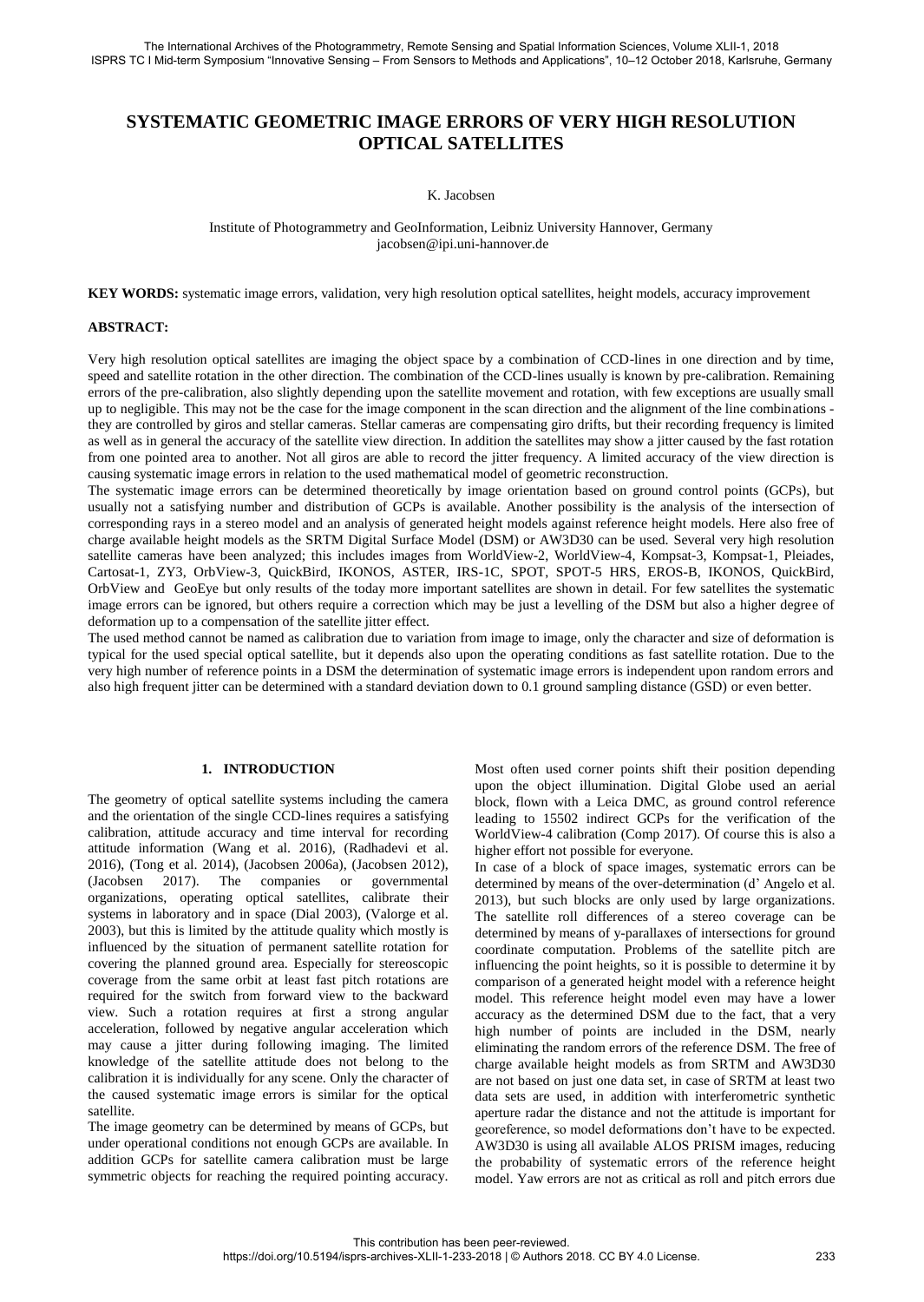to only slow satellite yaw rotation. A yaw discrepancy tilts a generated height model around the base line.

Systematic image errors or caused height model orientation errors and deformations may be different from model to model; nevertheless they are reducing the accuracy and can be at least partially compensated by using reference height models. Even only a validation is useful for a better estimation of the achieved quality of mapping results.

## **2. BASIC IMAGE GEOMETRY**

Systematic image errors of satellite images are the differences of the image geometry against the mathematical model used for image orientation. Image orientation is the determination of the relation between image and ground coordinates. As basic mathematical model a reconstruction of the imaging geometry is used, which is based on the geometry of the joint combination of the CCD-elements to a homogenous CCD-line. For example for the panchromatic channel WorldView-2 has a combination of 60 staggered CCD-elements in the focal plane (figure 1). This combination causes that even and odd original CCD-lines, finally used for the combination of a homogenous line, are taken at a different instant. This time delay and the physical CCD-line combination are respected by the internal calibration of the satellite organization – the standard image user has no information about calibration and also no access to the original sub-images of the individual CCD-sensors. In addition these are not single CCD-lines, for the extension of the extremely short imaging time for one pixel, time delay and integration (TDI) sensors are used, based on small CCD-arrays, shifting the charge from one CCD-line to the next and accumulating over the lines of a TDI-sensor the charge. The use of TDI-sensors is not influencing the geometric image behaviour.



Usually the colour information has a 4 times lower resolution, used for pan-sharpening. The colour bands are fitted to the panchromatic information, so the image geometry is dominated by the panchromatic band.

Only the first high resolution digital space sensors have not been flexible satellites. Today we have body pointing flexible satellites, able to rotate very fast. Also during imaging the satellite rotates from one line to the next.

If the sample rate does not correspond to the satellite speed, we have a so called asynchronous imaging (figure 2). In this case the satellite is changing the view direction permanently. In figure 2 the distance A corresponds to the base length of a not rotating satellite, while the distance B corresponds to the used distance in the orbit for generating a scene. The relation B/A is named as slow down factor. For example EROS-B was not equipped with TDI-sensors and had to use a slow down factor 3.30 for having enough time for imaging. Today most satellite sensors have a slow down factor close to 1.0 or in case of WorldView-1 even 0.59, allowing a fast imaging. But not only for asynchronous imaging the satellite is rotating during imaging; the flexible optical satellites can take the covered scene area in any direction – usually in the map projection north-south direction but it can be also in the south-north or in any other direction.



Figure 2. Asynchronous imaging



Figure 3. Satellite image types

Optical satellite images are distributed with different geometry. There is no standard of the naming. "Original images" (figure 3), also named Level 1A, L1R or Basic, are the joint images of the sub-CCD-elements using the inner orientation calibration and radiometric improvement. This is the lowest level of preprocessing for the user. The projection of the image in the map projection to a plane with constant height (ortho image with Z=constant) is named Level 2A, OR Standard or Geo. The next step is an ortho image with a specified height model, named as Level 3, L1G (Kompsat) or Standard in case of QuickBird.

In general no different image accuracy exists between Level 1A or 2A images. This is not the case for L1G images from Kompsat-3 where the influence of the SRTM 3 arcsec height model could not be respected correctly, while the L1R image of the same scene was delivering satisfying results (Jacobsen 2018).

#### **3. IMAGE ORIENTATION**

As mentioned above, the image orientation determines the relation between image and ground coordinates. The imaging geometry can be reconstructed based on the information in the image header data, but today dominates the replacement model by rational polynomial coefficients (RPC) (Jacobsen 2003). The RPC-orientation is based on the direct sensor orientation of the satellite. Due to the limitation of the attitude information it has to be improved with GCPs by the bias corrected RPC solution. As bias correction at least shifts in X and Y are required, but usually a 2-dimensional affine transformation has to be used. In some cases also an additional improvement of the view direction by one coefficient for X- and one for Y-direction has to be used. Simplified models as the 3D-affine transformation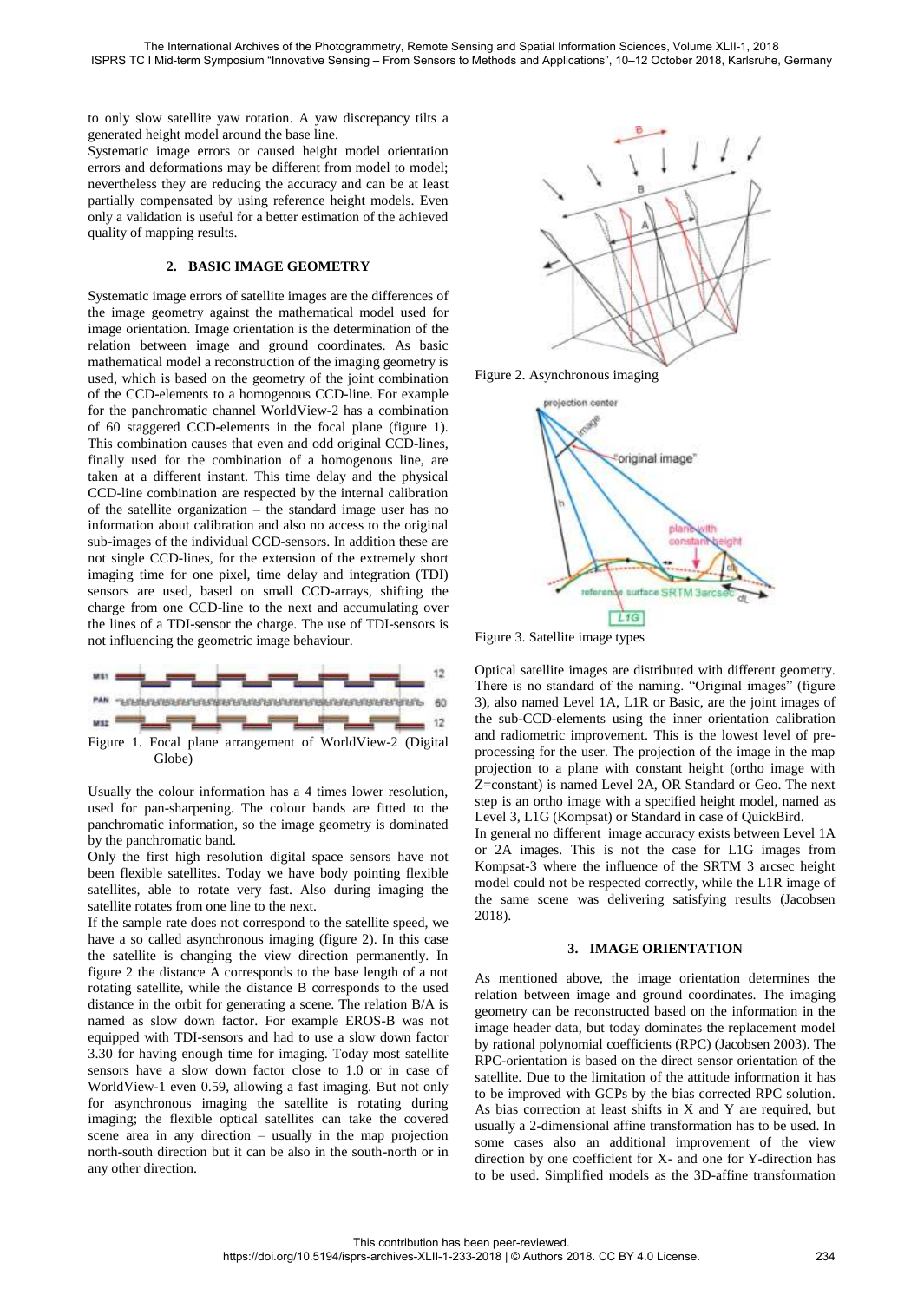(Hanley et al. 2002) or the extended 3D-affine transformation (Jacobsen 2006b) even can be used for small field of view images and a height variation of GCPs.

### **4. SYSTEMATIC IMAGE ERRORS**

The influence of systematic image errors of a satellite stereo pair can be determined with the over-determination in the yparallax by intersection for the ground location. In addition the systematic height model deformation can be compared with a reference height model. Of course this does not allow a calibration, but a validation. The calibration in orbit direction also with a high number of ground control points is not totally possible due to the influence of the attitude being different from stereo model to stereo model, depending upon the gyros, supported by star sensors, having the limiting influence to direct geo-reference. The images are not only taken in north-south direction, stereo models are often scanned across orbit direction, or for scenes related to the ground coordinate system, in east-west direction. That means the influence of systematic yparallax may be seen also in east-west direction.

### **4.1 Analysis of y-parallaxes**

The average y-parallaxes are computed for equal distances as function of the ground X- and ground Y-coordinates by the program for computing the ground coordinates via intersection, usually done for digital surface models (DSM). The high number of matched points in the range above 10 million points eliminates random effects. The analysis of the reason for systematic Y-parallaxes has to respect the scan direction, so a satellite jitter will be shown in the scan direction which may be also across orbit.

A typical example for a satellite jitter is shown by the systematic errors of the WorldView-2 (WV-2) stereo models taken at the Black Sea cost in Turkey. Three stereo models located in eastwest direction side by side have been imaged from one orbit. This required a fast rotation of the WV-2 satellite pointing at first forward to the three areas and after this backwards. Only 10 seconds are between the scan starts of the images. Together with the movement from one to the next scene, there was not enough time after fast rotation to avoid a jitter.



Figure 4. Averaged y-parallaxes of a WV-2 stereo model



Figure 5. Averaged WV-2 y-parallax over 16km in east-west

Figures 4 and 5 are demonstration the satellite jitter. Nevertheless the y-parallaxes are limited to the range of +/- 0.1m, corresponding to 0.2 pixels, in the average, so they are not a mayor problem for the object point coordinates. Mainly the image quality is influenced by the high frequent jitter. In the north-south direction (Figure 6), which corresponds to the CCD-line direction, no jitter effect is expected and not visible. The root mean square differences are limited here to 6cm or 0.13 pixels. Even if the jitter would be known, it could not be respected in the third order polynomials of the RPC.



Figure 6. Averaged WV-2 y-parallax over 8 km in north-south

A WorldView-4 (WV-4) stereo pair, covering 8km times 21km, and scanned in north-south direction, does not indicate periodic errors in east-west direction (Figure7), only in the north south direction a small scintillation can be seen (Figures 8). Nevertheless the effective image quality, determined by edge analysis (Jacobsen et al. 2016), corresponds to 40cm GSD instead of the nominal 31cm. The root mean square of the systematic y-parallax in east-west direction is 5 cm, corresponding to 0.2 pixels and in north-south direction 8cm or 0.26 pixels.



Figure 7. Averaged WV-4 y-parallax over 3 km in east-west



Figure 8. Averaged WV-4 y-parallax over 19 km in north-south

The averaged y-parallax profiles of a Kompsat-3 stereo pair (figures 10 and 11) does not indicate a jitter. The root mean square of the averaged y-parallaxes is 9cm in east-west and 7cm in north-south direction, corresponding to approximately 0.16 pixels. This is not far away from WorldView-4. The area distribution of the averaged y-parallaxes (figure 9), based on 20 million image points, is quite different as for WorldView-2 – no jitter is indicated; only a homogenous distribution can be seen, corresponding to a model deformation.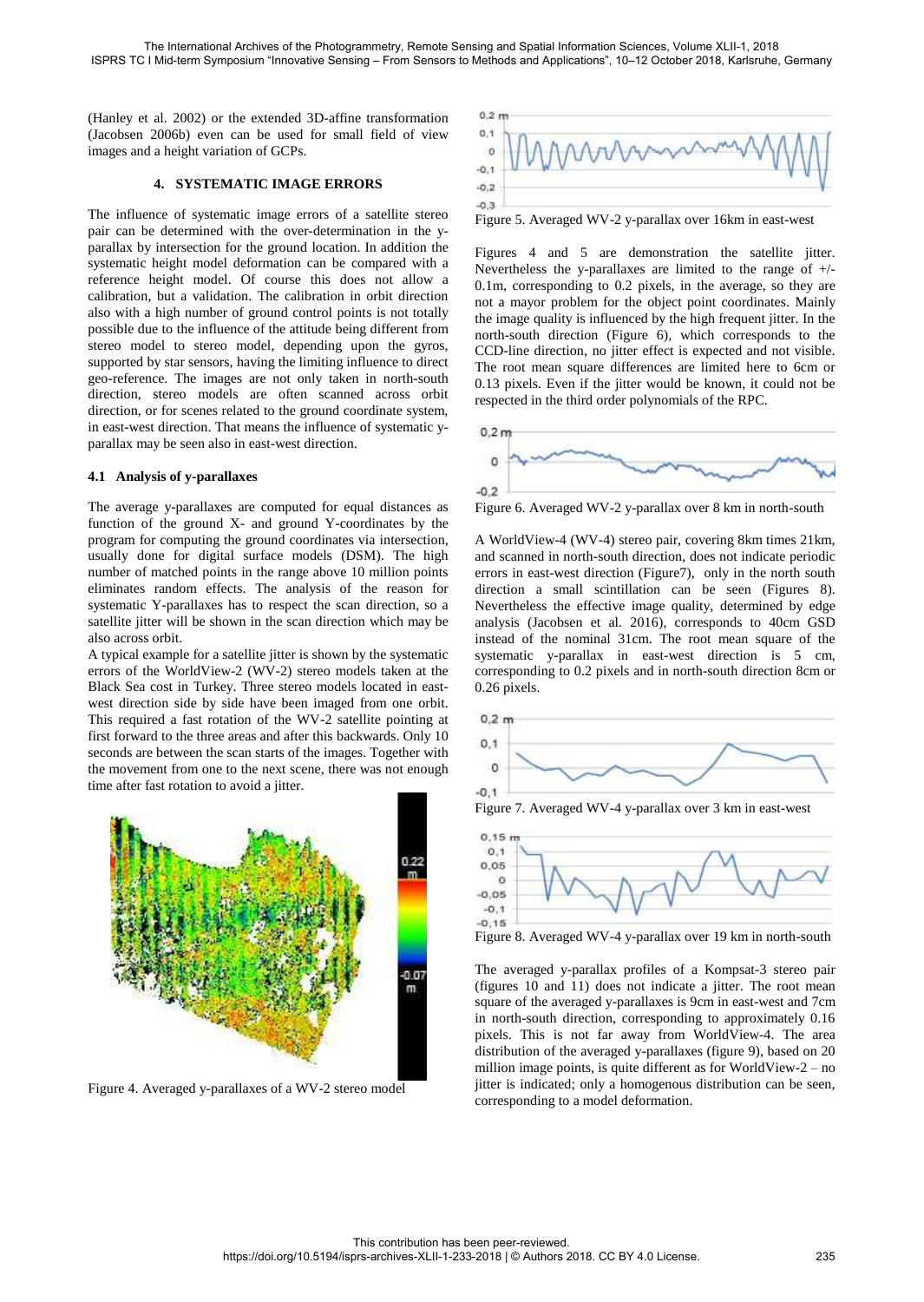

Figure 9. Averaged y-parallaxes, Kompsat-3 stereo model







Figure 11. Averaged Kompsat-3 y-parallax over 8km in N-S

The analysis of a Pleiades stereo model based on 36 million height points (figures  $12 - 14$ ) shows excellent results in relation to the other data sets. The area distribution of the yparallaxes (figure 12) is just reaching -11cm to 10cm. The yparallax profile in east-west direction, being dependent upon the CCD-line, has just a root mean square size of 0.5cm or 0.01 pixels and in the north-south direction 1.8cm or 0.04 pixels. That means the inner orientation of the Pleiades camera is very good as well as the attitude control indicated by the y-parallax profile in north-south direction.



Figure 12. Averaged y-parallaxes, Pleiades stereo model



Figure 13. Averaged Pleiades y-parallax over 8km in east-west



Figure 14. Averaged Pleiades y-parallax over 8km, north-south

In the ISPRS Cartosat-1 test area Mausanne the area distributed systematic y-parallax (figure 15) shows in north-south direction some periodic effects, being more clear with the north-south profiles (figure 17). This indicates also a satellite jitter, but with lower frequency as shown for WorldView-2. The jitter frequency depends upon the size of the satellite and the behaviour of the stabilization devices. Cartosat-1 is a stereo satellite with a GSD of 2.5m. Stereo satellites do not have fast angular rotations as the flexible satellites; nevertheless their orientation also has to be corrected which may cause a limited jitter. In other investigated Cartosat-1 data sets no jitter effect is available. Figure 15 shows a scene rotation, not presented by the y-parallax profiles due to the levelling of the shown profiles. In east-west direction, dominated by the CCD-line, a stronger tilt on the left hand side of the y-parallax profile (figure 16) by 1m, corresponding to 0.4 pixels is shown. A similar behaviour, but with another form, can be seen also in other Cartosat-1 stereo models. Despite of this, the weighted root mean square differences of the averaged y-parallaxes in the test area Mausanne are 18cm respectively 14cm corresponding to 0.07 pixels which is even smaller as for other satellites.



Figure 15. Averaged y-parallaxes, Cartosat-1 stereo model



Figure 16. Averaged Cartosat-1 y-parallax over 34 km east-west



Figure 17. Averaged Cartosat-1 y-parallax over 34 km in N-S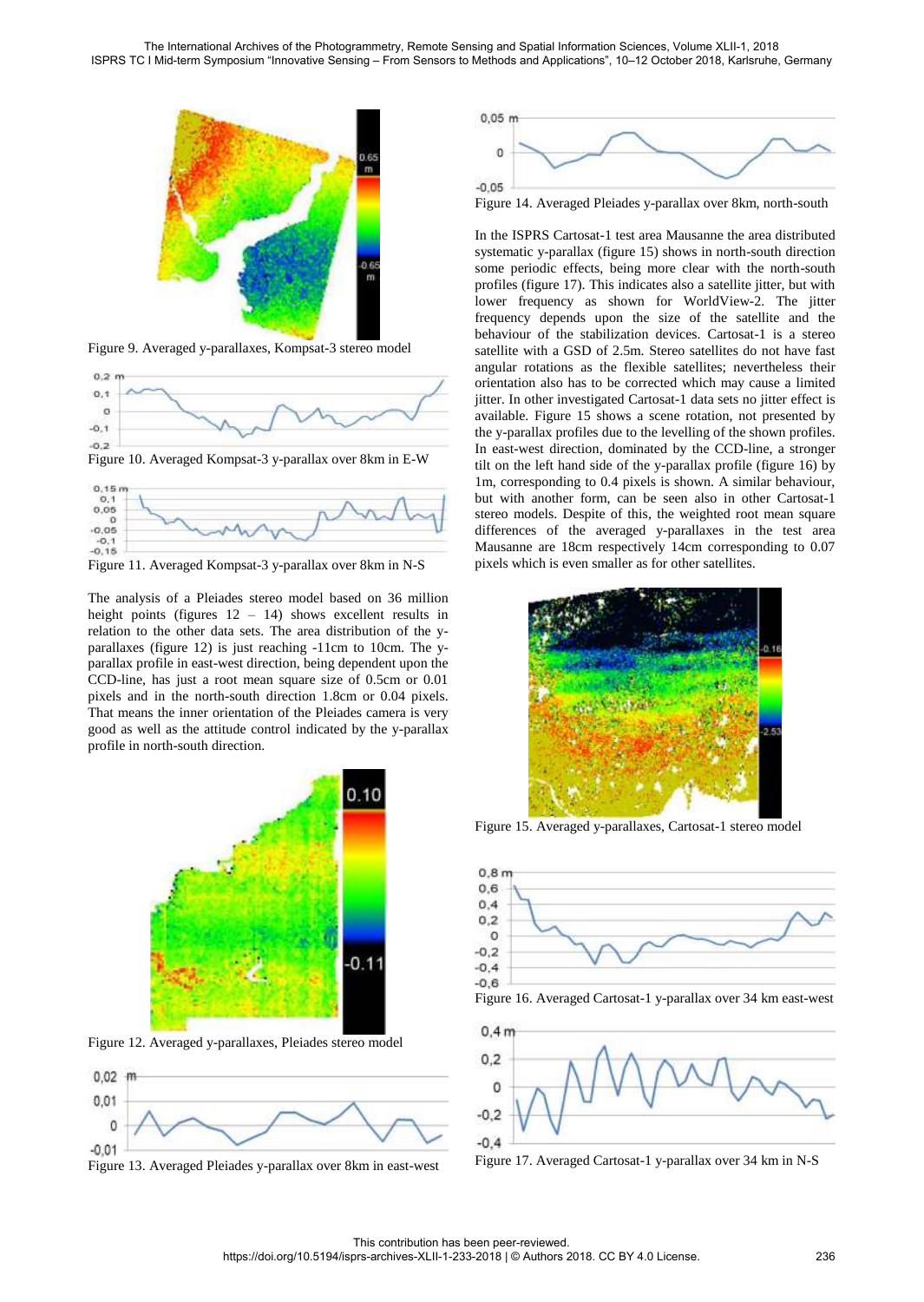## **4.2 Analysis of height models**

The comparison of a height model determined with a satellite stereo pair against a reference height model allows also a detailed verification of the stereo pair geometry. The verification depends upon the type of reference. By matching of optical satellite images digital surface models (DSM) are generated, but the surface is not the same as with a DSM from LiDAR. Especially in areas with vegetation there is a clear difference between both types of DSM. If systematic height differences between a satellite DSM and a LiDAR DSM shall be analyzed, vegetation areas have to be filtered out. If free of charge available large area covering DSM shall be used, as from SRTM, ASTER GDEM or AW3D30, this problem does not exist. The SRTM DSM is based on the radar C-band; this describes also the visible surface. Only with long wavelength radar as L-band, the vegetation, as also forest, can be penetrated, but such a nearly worldwide height model is not yet available. ASTER GDEM and AW3D30 are based on optical images, describing the surface similar as high resolution optical images. Nevertheless the visible surface of vegetation depends upon the annual growing season. In cultivated forest areas, as we have it in Europe, the forest is growing up until the clear cut. So it is better to eliminate such vegetation areas if we like to analyze and correct systematic height model errors caused by systematic image errors in the base direction corresponding to satellite pitch.



Figure 18. Systematic Z-discrepancies of Kompsat-3 DSM as function of Y



Figure 19. Systematic Z-discrepancies of Kompsat-3 DSM as function of X; profile length  $=$  34km



Figure 20. Systematic Z-discrepancies of Kompsat-3 DSM as function of Y after improvement with AW3D30

Figure 18 shows the systematic height differences of a Kompsat-3 DSM over Istanbul against an airborne LiDAR DSM. The Z-discrepancies are averaged as function of their ground coordinates Y, in this case in 50 Y-coordinate-groups. The red line is a smoothened function which can be used for the improvement of the DSM. Kompsat-3 has 71cm GSD for nadir view, in this case due to the inclined view in the average 80cm GSD. The image quality corresponds to the nominal resolution. With the GSD and the base to height relation of 1 : 1.2 the systematic height differences in the Y-direction of +1m down to -0.9m are not acceptable. The systematic Z-differences in the Xdirection have a root mean square size of approximately 12cm (figure 19). This can be seen as remaining effect of not eliminated vegetation or as noise; it is unimportant in relation to the expected Z-accuracy. After improvement of the Kompsat-3 DSM based on the nearly worldwide AW3D30, the systematic Z-differences are reduced also in the Y-direction in the root mean square to 9cm (figure 20). This corresponds to figure 17. Again – the systematic Z-differences in Y-direction are depending upon the pitch attitude, while in the X-direction it is dominated by the CCD-line. If the calibration of the CCD-line connection is satisfying, no geometric problems in the Xdirection are expected if the scene is scanned in north-south direction.

As also shown in (Jacobsen 2017) instead of a reference height model from aerial LiDAR or from aerial photogrammetry also the nearly worldwide height models from SRTM or AW3D30 can be used for a determination and compensation of systematic height models. There is only a problem of levelling the reference height models which is possible based on the ground control points used for bias corrected RPC-orientation.



Figure 21. Systematic Z-discrepancies of WorldView-4 DSM as function of Y

In an overlapping area of Istanbul, also a WorldView-4 stereo model was analyzed. WorldView-4 has 31cm GSD and the stereo model a base to height relation of 1 : 1.2. The systematic Z-differences against an airborne LiDAR DSM in the root mean square are reaching 30cm (figure 21) but only in the sub-areas with lower point density. The root mean square of the systematic Z-differences, weighted for the number of observations in the groups, is just 13cm and this is not an important size.



Figure 22. Systematic Z-discrepancies of Zyuan-3 DSM as function of Y; profile length = 55km, DSM levelled

The characteristic of the systematic height differences are different for any sensor and also the individual data set. In the Y-direction the satellite pitch changes are dominating the height discrepancies as it is visible in figure 22 for Zyuan-3, showing a low period rotation which should be used for a DSM improvement due to the weighted root mean square influence of 0.93m